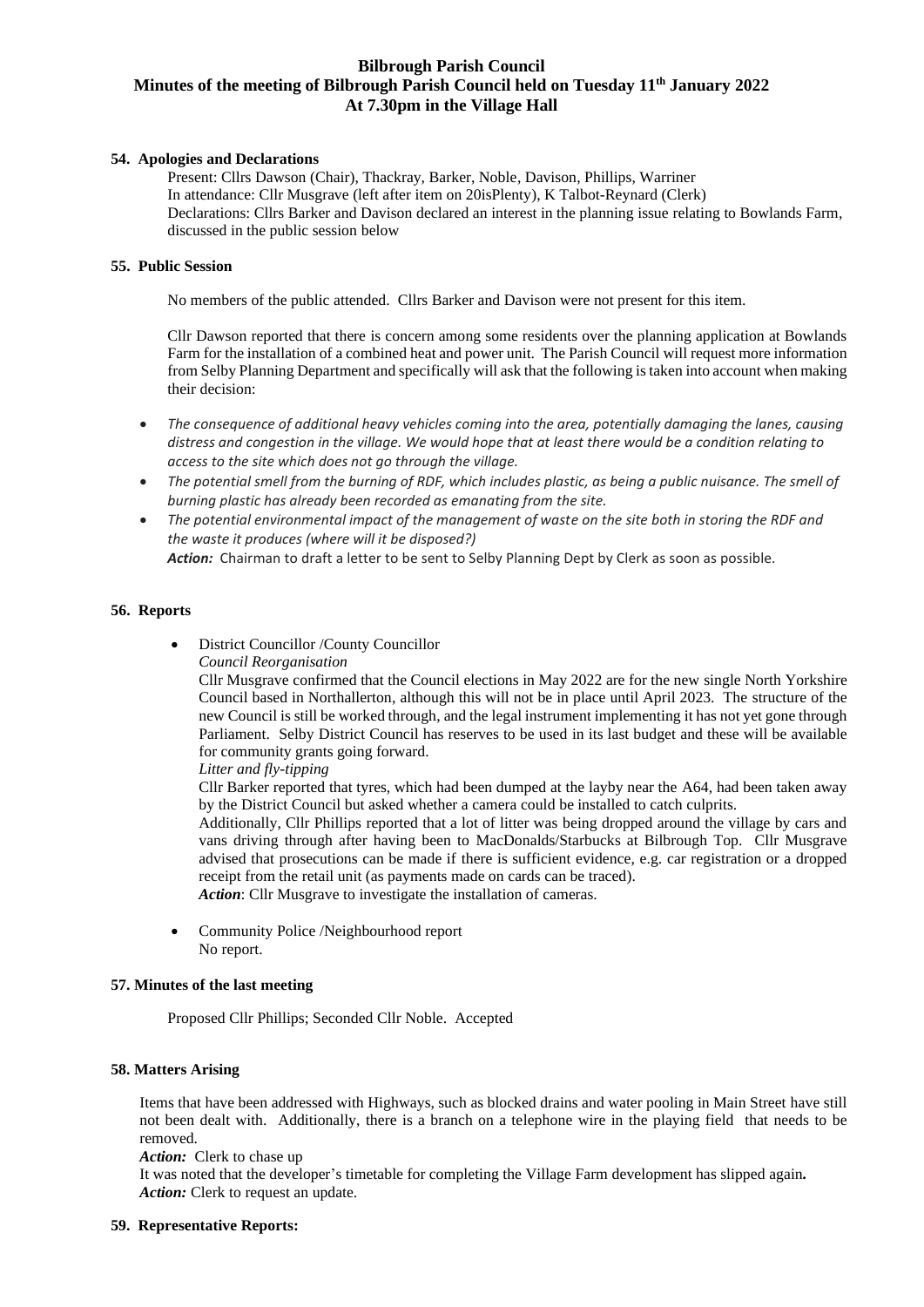• Village Hall (Cllr Noble)

Cllr Noble reported that the Village Hall Committee has not met recently but there should be a meeting shortly.

• Playing Field (Cllr Thackray)

The Parish Council thanks Edwin Thorpe and Cllr Barker for remedial repairs which have been made to the swings, picnic benches and entrance gates. There were a few items noted on the RoSPA report relating to the new play equipment, which has been in situ for less than twelve months. *Action:* Cllr Davison to contact the supplier of the equipment.

#### **60. For Discussion:**

• *20 is Plenty/ Road Safety*

Cllr Phillips reported that he had had a response from North Yorkshire Police to reports of speeding in Cat Lane and Back Lane. Data is to be gathered using an automatic speed data logging device, and analysed by the Road Safety Task Group, along with any other relevant information. A decision will then be made on how best to proceed in enforcing the speed limit.

Cllr Musgrave confirmed that local government's view is that the speed limit in villages should be 30mph, as there are insufficient resources to enforce a 20mph limit. Instead, the use of physical road features, such as chicanes or dragons teeth, are suggested. However, it was generally felt that this may not appropriate for Bilbrough, where roads are already narrow and could cause issues for farm vehicles. **Action:** Cllr Phillips to liaise with the Police

- *Mowing and verge cutting services for 2022*
	- $\triangleright$  Playing field to be mown as and when required (would be helpful if the contractor could check first, as Selby DC also periodically mow the playing field). Request that it be mown on Tuesday 31<sup>st</sup> May in preparation for the Queen's Platinum Jubilee Celebrations.
	- $\triangleright$  Verges to be cut around the village (including around Bilbrough Grange and the seat area at the back of the pub) twice a year – last week of June and the first week in October. Along Cat Lane, the verges only need to be cut as far as the 30mph signs.

*Action:* Clerk to liaise with contractor and obtain quote

• *Queen's Platinum Jubilee Celebrations*

The national celebrations are to be held over a four-day period from Thursday  $2<sup>nd</sup>$  to Sunday  $5<sup>th</sup>$  June. Beacons will be lit throughout the country at 9.45pm on Thursday 2<sup>nd</sup> June, and it is proposed that this takes place on Ingrish Hill, with light refreshments provided. A Jubilee lunch and pageant is planned for Sunday 5th June on the playing field, to include games and competitions. Residents will be invited to bring their own picnics and chairs. A group is being formed to help plan the event, with representatives from the Parish Council, Village Hall Committee and any other interested parties. Ideas are welcome. To mark the Jubilee the Parish Council proposes planting a tree (e.g. an apple tree), with a plaque, in the playing field.

#### **61. Information sharing:**

Nothing that is not mentioned elsewhere.

#### **62. Planning**

- Applications for consideration
	- ➢ 1 Ravenscroft Close Scots Pine covered by TPO crown and remove low hanging limbs
	- $\geq 2$  Ravenscroft Close demolition of existing porch and erection of replacement porch
- Applications Approved
	- $\triangleright$  Grey Gables oak tree covered by TPO crown, remove dead wood, damaged branches etc
- Applications withdrawn/refused None

#### **63. Clerks report, Finance, Income and precept**

The community grant of £750 towards the new defibrillator has been received. Expenditure since the previous meeting has been on cutting the verges, repairs to equipment in the the playing field, and the Clerk's salary. Full details are included in the Finance Report which is available on the Village Hub website. Parish Council funds are £4,858 at 11.1.22.

The application for the 2022/23 Precept is to be submitted by  $21<sup>st</sup>$  January. It was agreed to keep the Precept at the same level as the prior year  $(\text{\textsterling}5,581.88)$ .